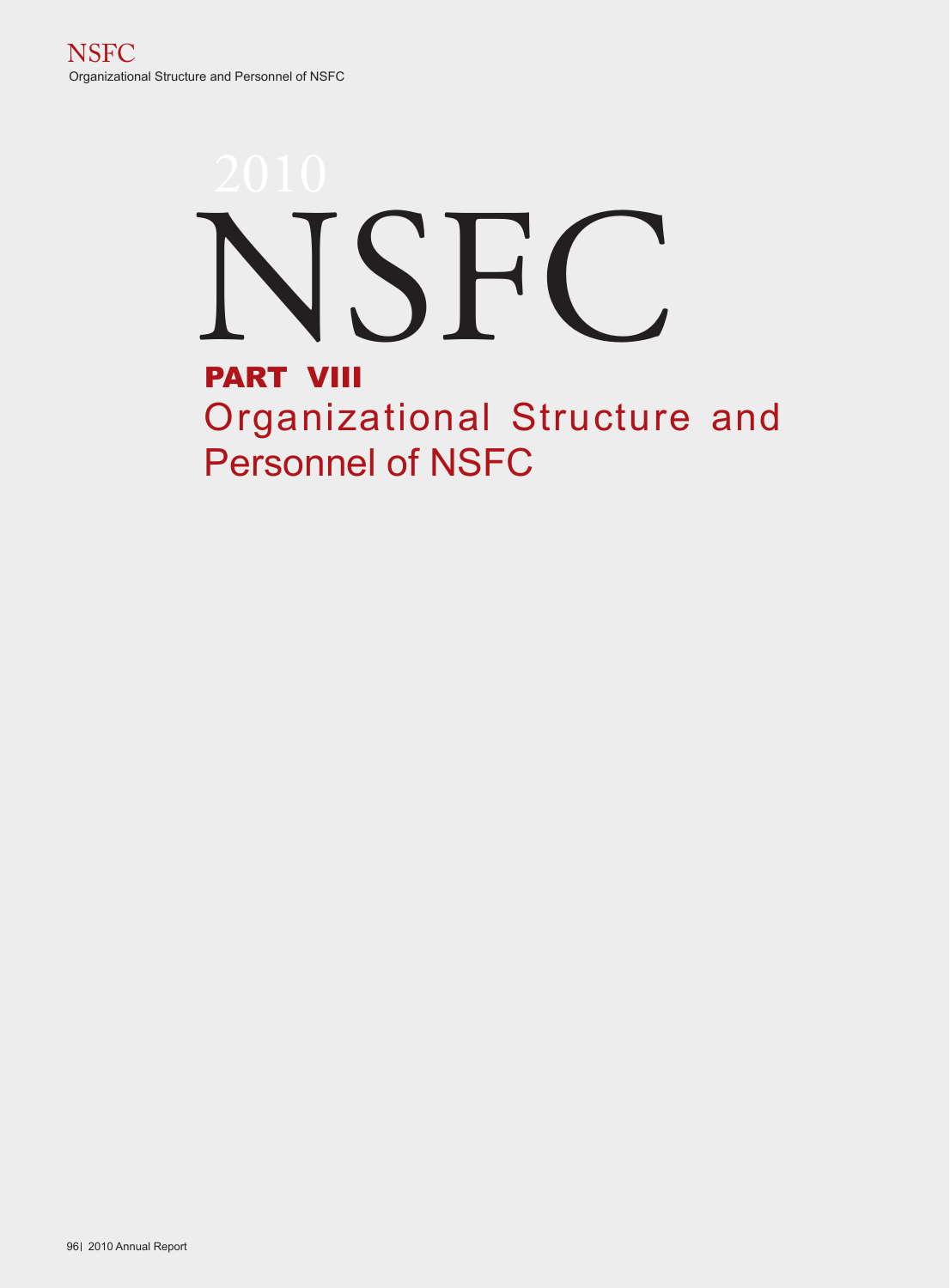## Organizational Structure

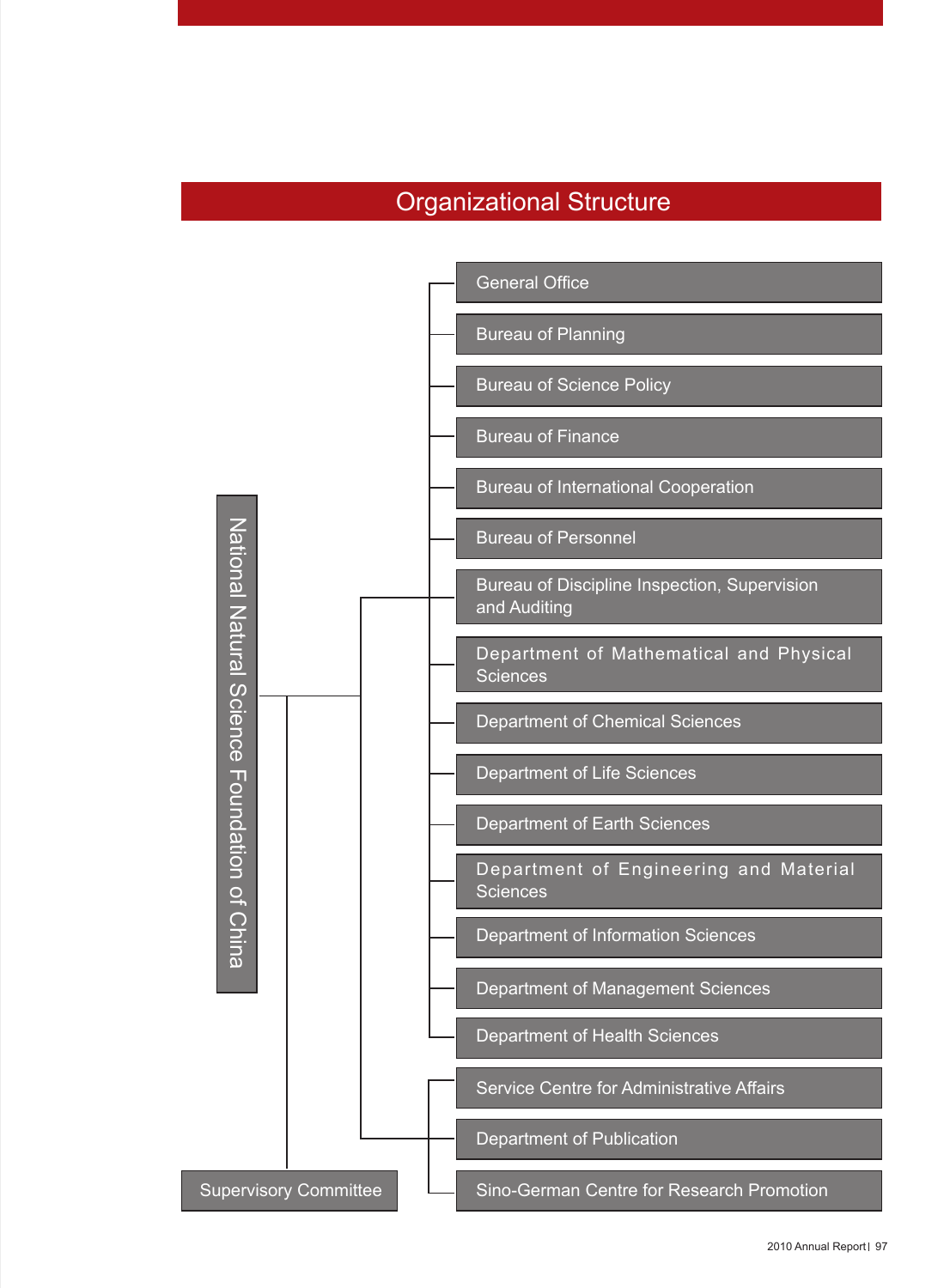# NSFC Staff in 2010





**Staff: 2010\***





**Academic Degree of NSFC Staff: 2010**

## Rotational Program Directors in NSFC

By the end of 2010, there are 42 rotational program directors on duty. They all have Doctor degrees. Among them, 26 are male, 16 female, and 30 Professors or Research professors, 12 Associate professors